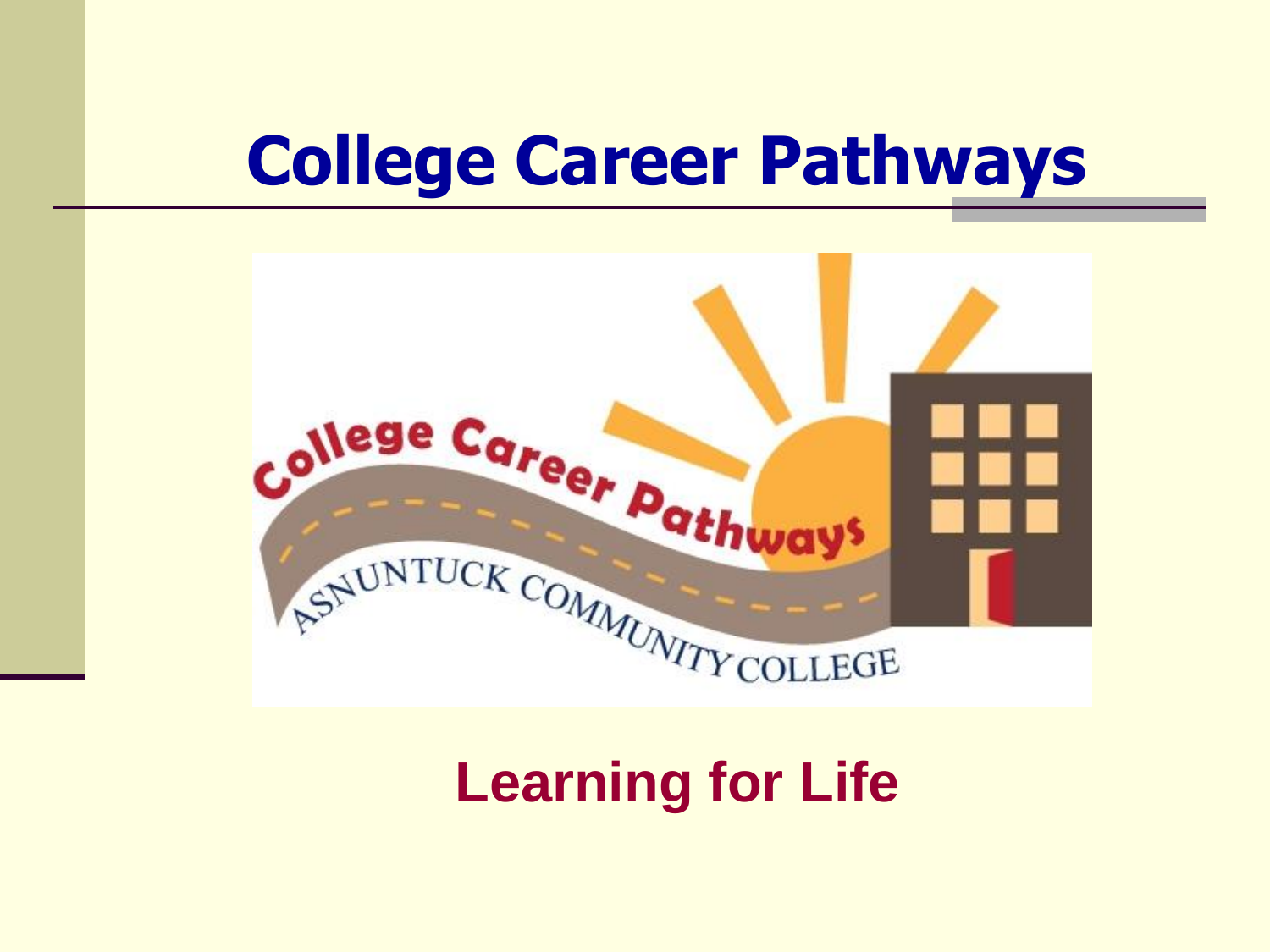# **College Career Pathways Initiative: Overview**

- Our challenge is to provide opportunities for every student to succeed in the 21st century workplace
- It requires that programs keep pace with a rapidly changing business and economic environment
- High school students must have a strong academic education, obtain Career and Technical Education skills, and be prepared to transition to some postsecondary education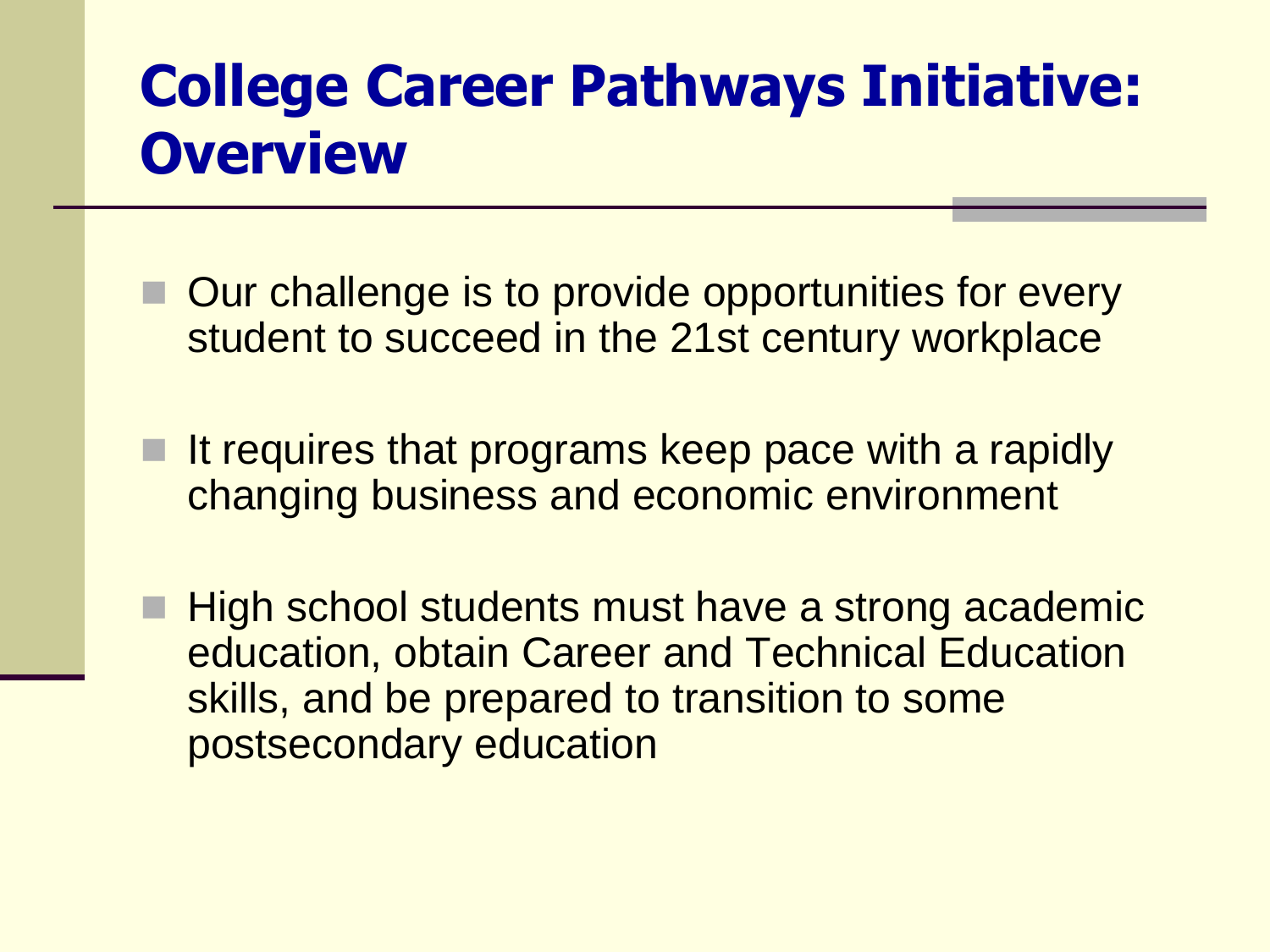#### **What are College Career Pathways?**

**Pathways identify and** group courses within Career and Technical Education (CTE) areas of study that offer students depth of knowledge and skill, linked with specific post-secondary programs culminating in degrees or certificates.

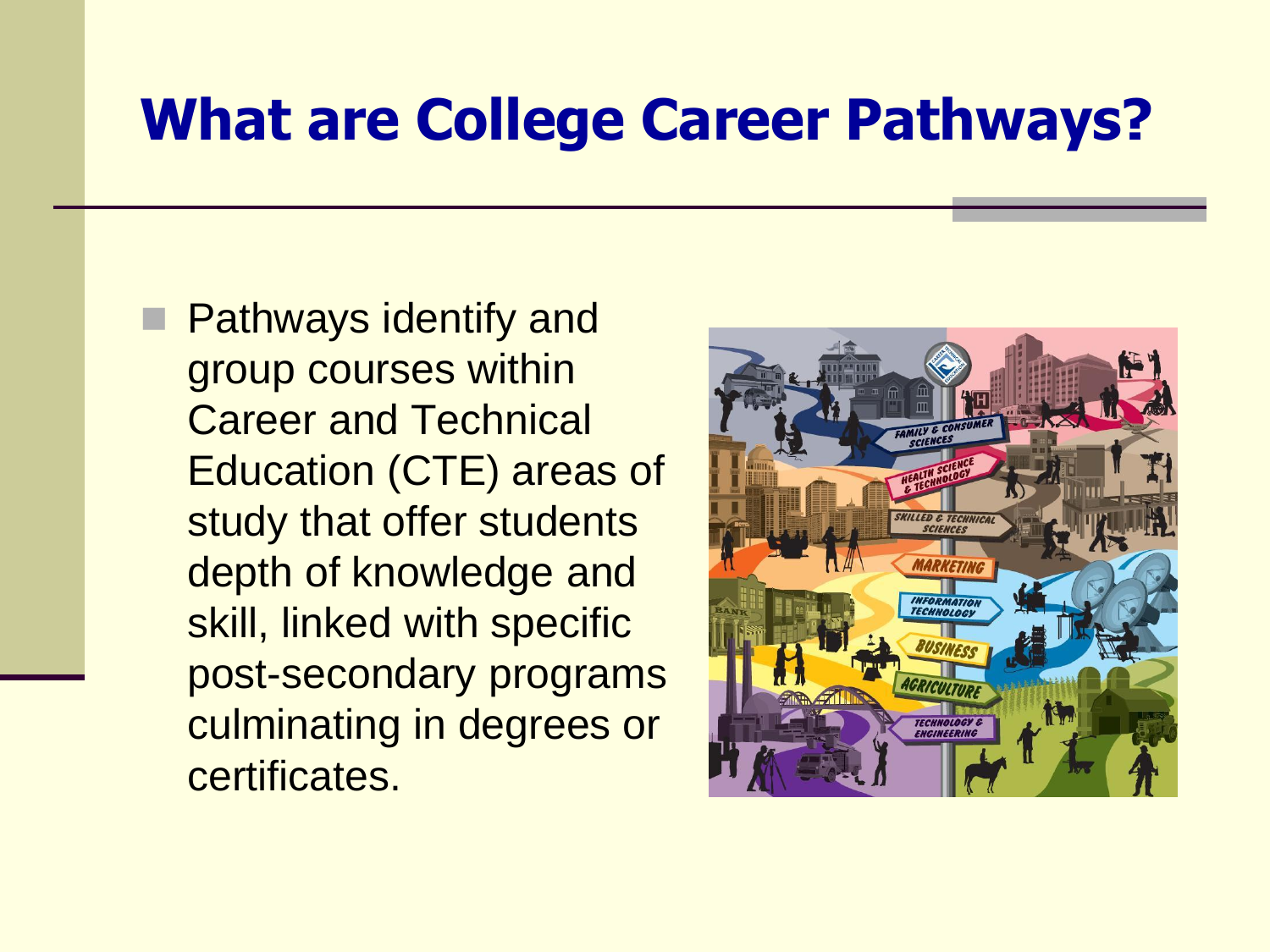# College Career Pathways

ACC works with area high schools to articulate courses for students in grades 10, 11 and 12. Students are able, upon meeting certain criteria, to earn FREE college credit.

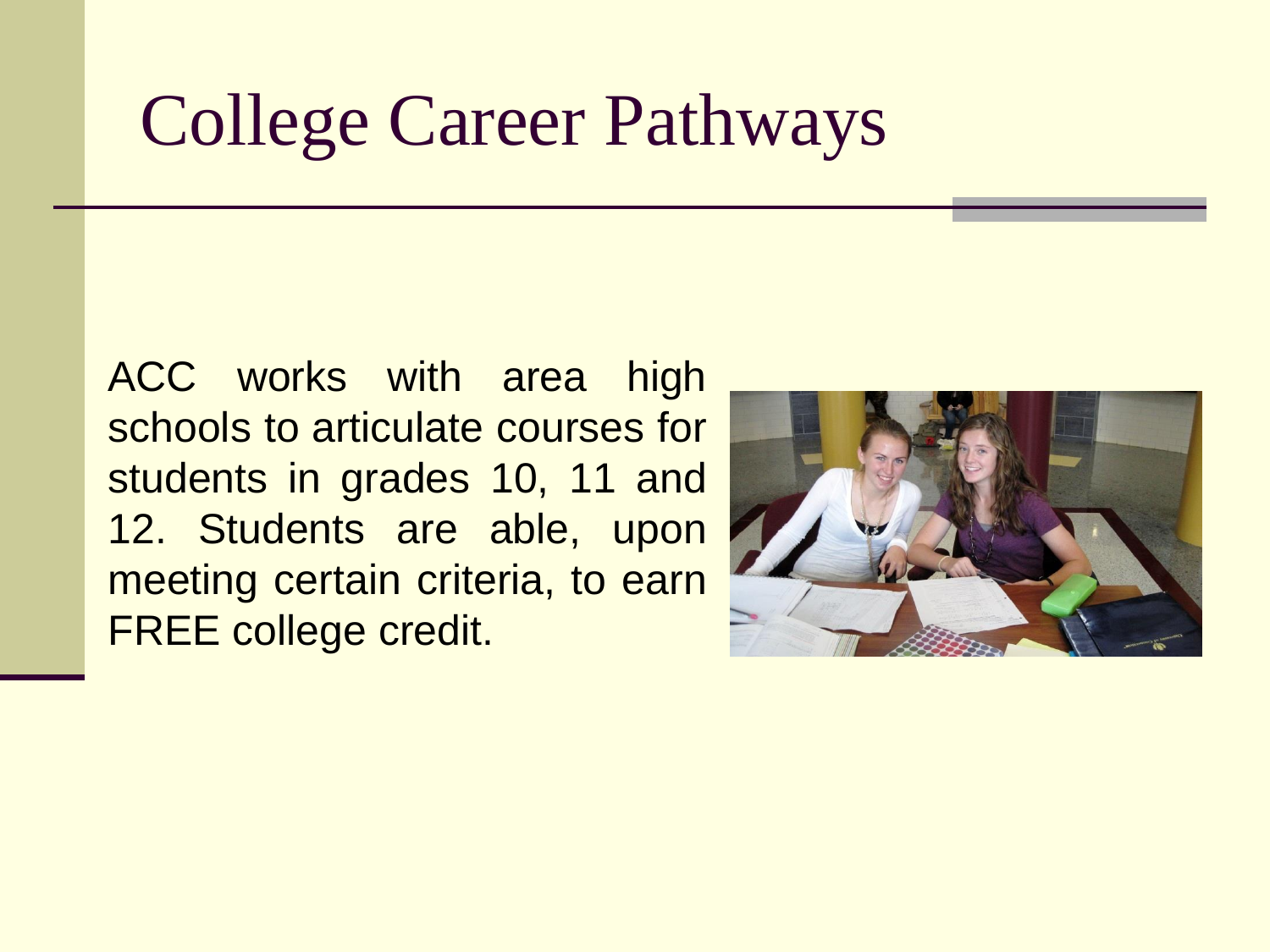# **Asnuntuck Community College CCP**

- Speak to your guidance counselor about whether you qualify for CCP credit. Classes that are approved can be taken your sophomore, junior and/or senior year.
- **Fill out CCP and Asnuntuck applications** prior to taking your CCP course. Please check with your high school's guidance department for deadlines.
- ACC Transcripts are available to CCP students in late summer.
- Individual colleges make the determination of which CCP credits they will accept.

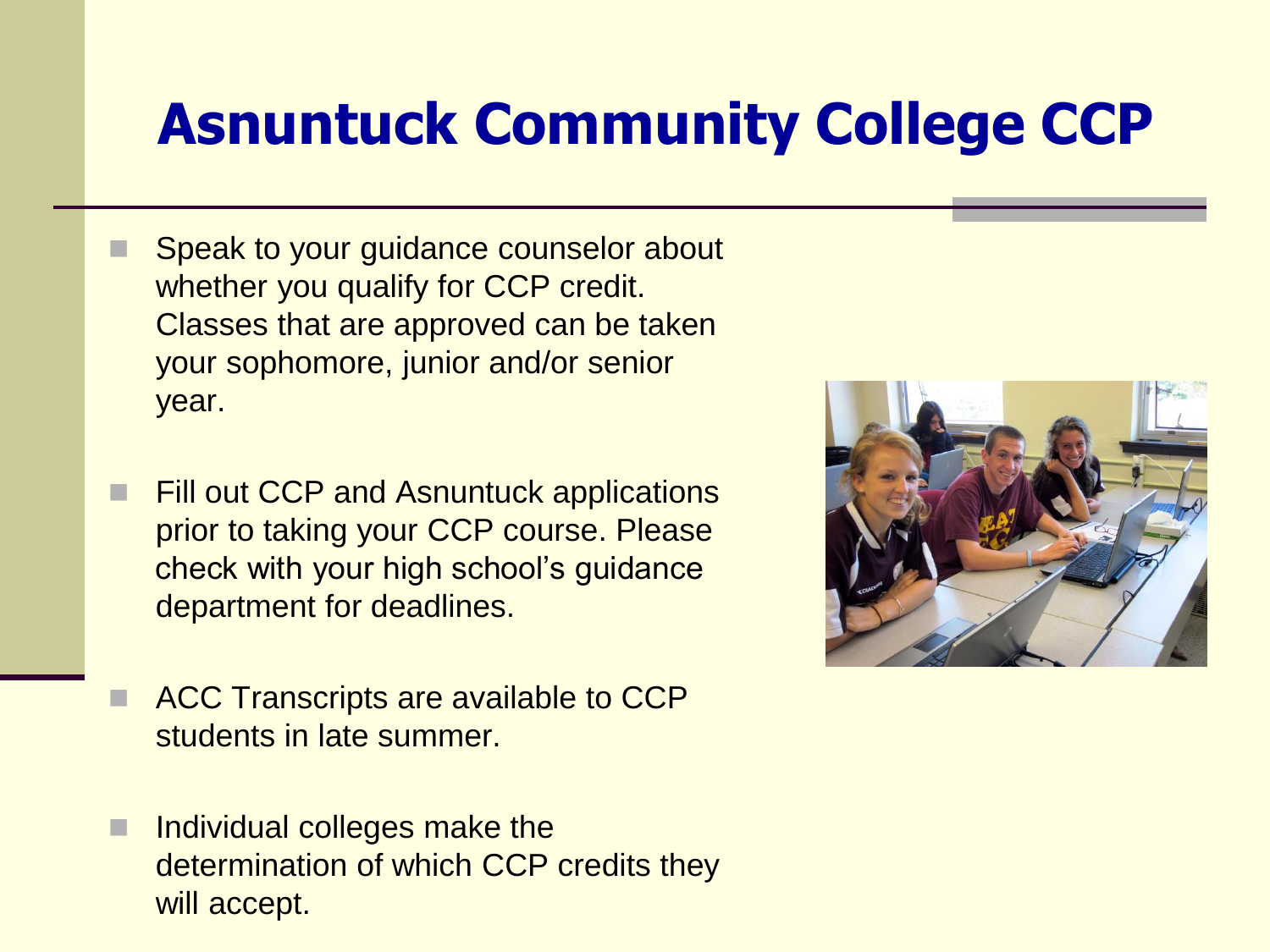#### **STEAM Fair at ACC**



ACC's CCP Program holds various oncampus programs each year. Students, staff and faculty are invited to attend this FREE event that is funded through Perkins.



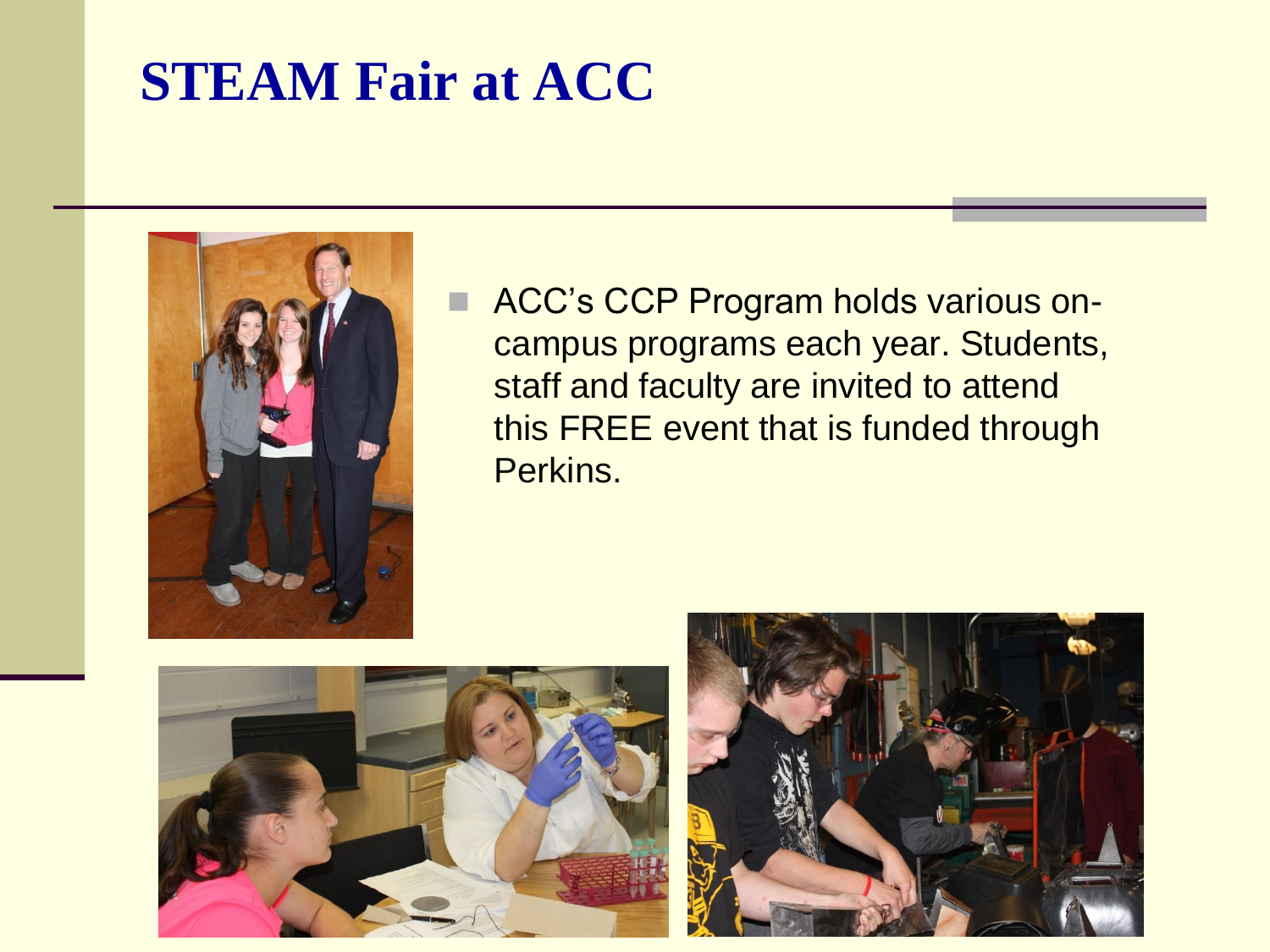# **Benefits of College Career Pathways Through ACC**



■ Students investigate a wide range of career choices, understand the relevance of required courses and select elective courses more wisely. They also earn FREÉ college credit and are often times able to save money by graduating sooner.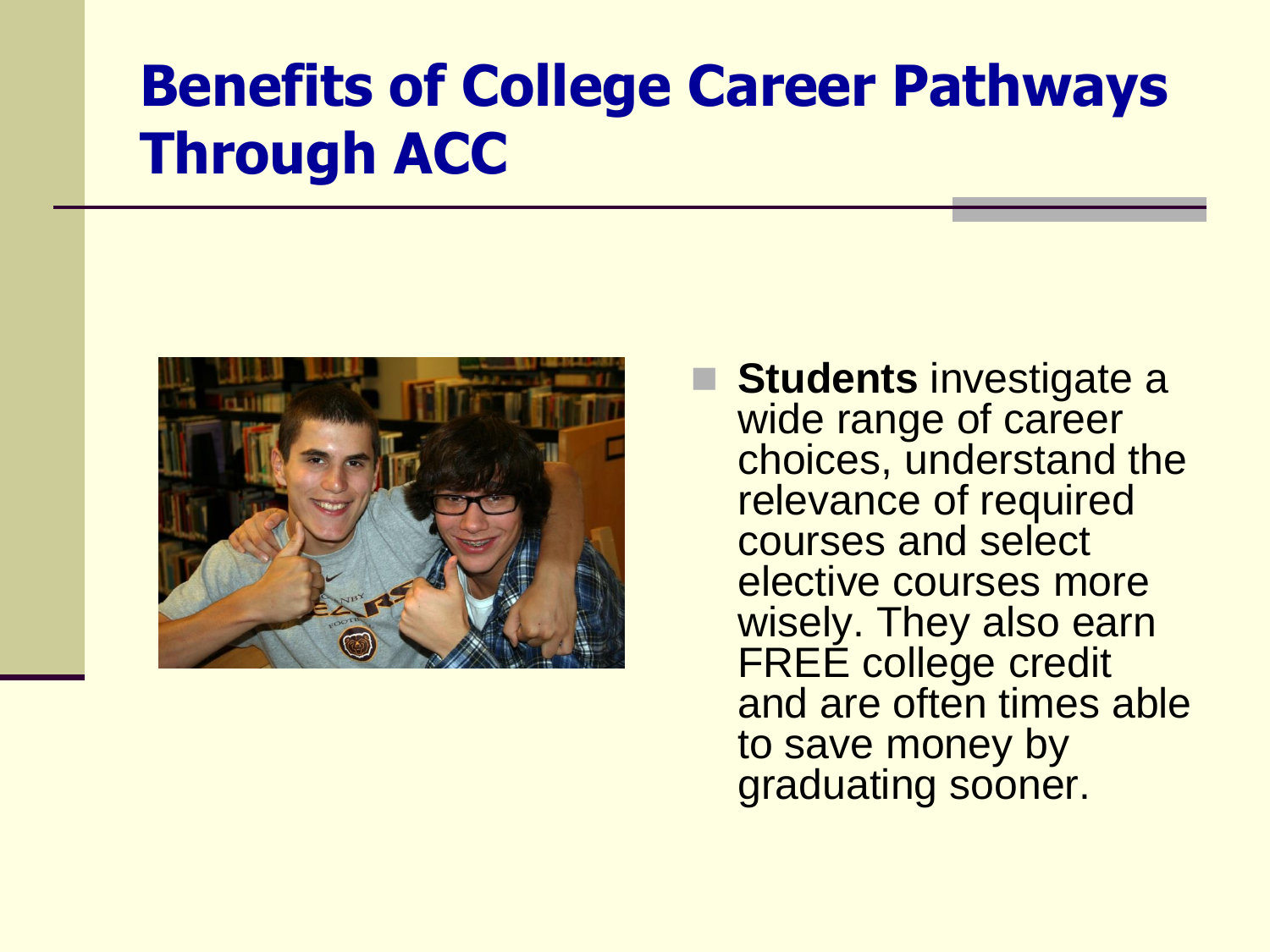### **The Goals**

- **Maximize opportunities for students**
- **Increase student awareness of careers and education and training**
- **Align training with employer needs**



- **Ease student transitions between secondary and postsecondary education through concurrent enrollment, articulation agreements, skill assessment recognition, comprehensive counseling and guidance, regional and state planning**
- **Provide strong academic skills and real-world problem solving skills**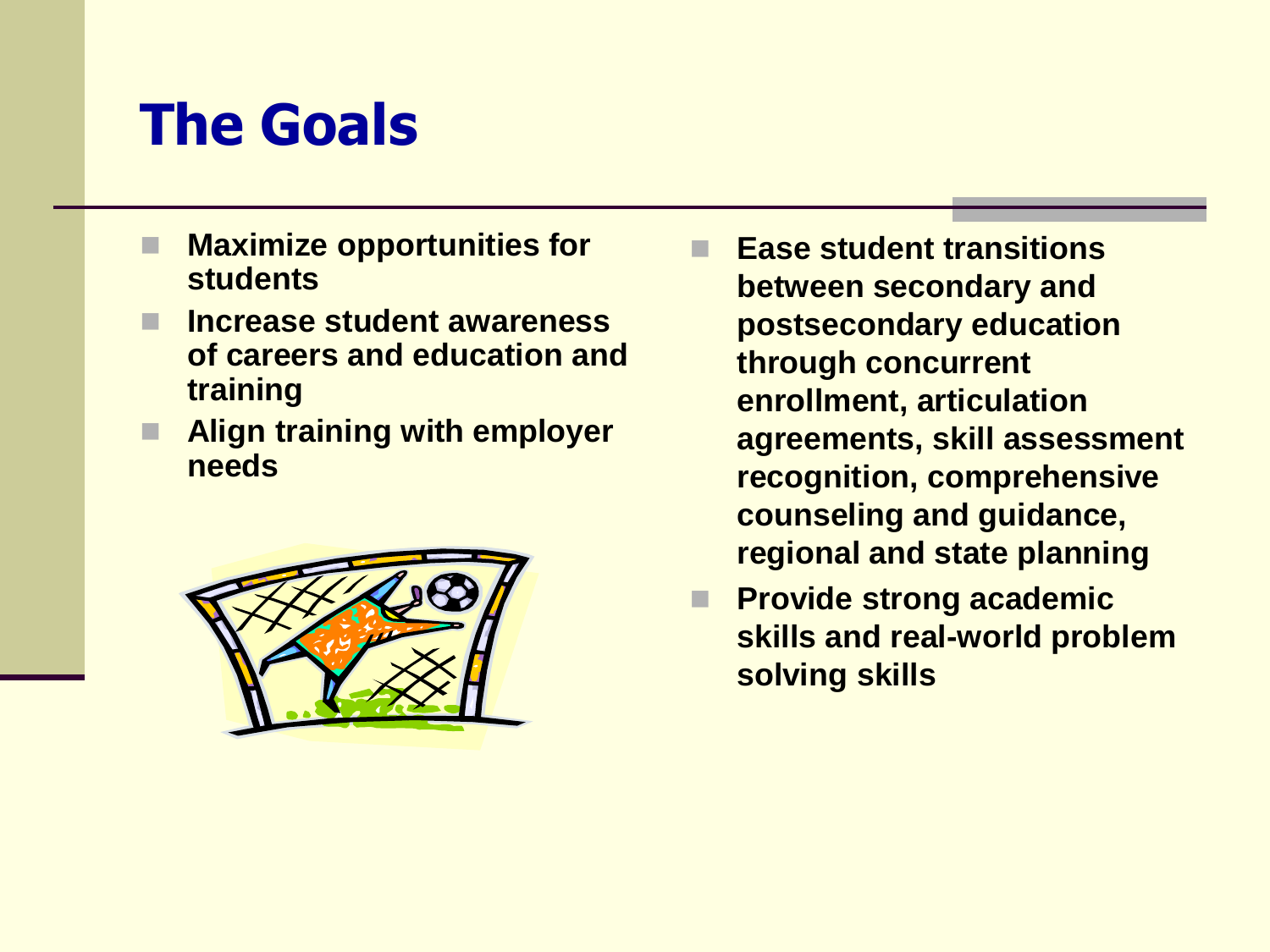#### **More information**

**For more information about College Career Pathways** visit ACC's website at [www.asnuntuck.edu](http://www.asnuntuck.edu/) or contact Coordinator Julie Cotnoir at jcotnoir@asnuntuck.edu